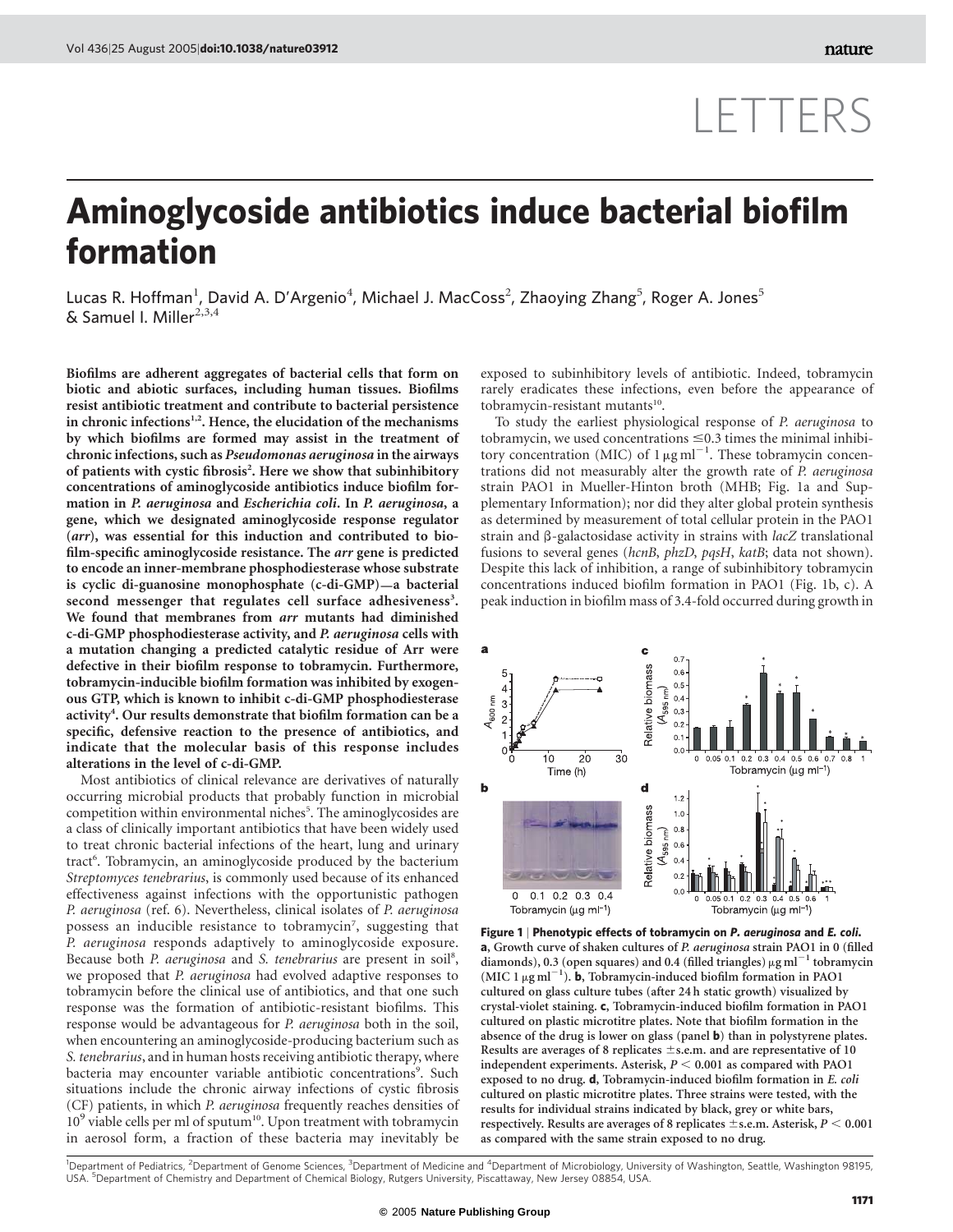the presence of tobramycin at 0.3 times the MIC (Fig. 1c)—an increase in biomass similar to that associated with P. aeruginosa mutants with increased propensities for biofilm formation<sup>2,11</sup>. Tobramycin induced biofilm formation in three different growth media (M63 salts supplemented with glucose and casamino acids, MHB, Luria broth), on several abiotic surfaces (borosilicate glass, polystyrene, polypropylene, polycarbonate) and in 13 out of 14 P. aeruginosa clinical isolates tested (Fig. 1b, c and Supplementary Information and data not shown).

For both Gram-negative and Gram-positive bacteria, subinhibitory antibiotic treatment can stimulate production of exopolysaccharides<sup>12,13</sup>. Subinhibitory levels of the  $\beta$ -lactam antibiotic imipenem augment production of the P. aeruginosa exopolysaccharide alginate, and leads to increased biofilm volume<sup>13</sup>. However, P. aeruginosa algD mutants (which are defective in alginate production) and the parental strain PAO1 demonstrated equivalent tobramycin-induced biofilm formation (data not shown). Furthermore, the tobramycin-induced increase in biomass (Fig. 1c) corresponded to an increase in biofilm colony-forming units (CFU) (Supplementary Information), indicating that it resulted primarily from an increase in cell number and not an increase in extracellular matrix.

We assayed other antibiotics at a range of concentrations (relative to the MIC) equivalent to those used for tobramycin. Three additional aminoglycoside antibiotics induced biofilm formation, although tobramycin had the strongest effect. The maximum induction by amikacin, streptomycin and gentamicin was 75%, 66% and 25% of that by tobramycin, respectively. In contrast, polymyxin B (a peptide antibiotic that is cationic like aminoglycosides and interacts with membranes) had no effect on biofilm formation; nor did the protein synthesis inhibitor chloramphenicol or the cell wall synthesis inhibitor carbenicillin (data not shown). Therefore, biofilm induction by tobramycin is unlikely to be solely due to non-specific protein synthesis inhibition, cell damage or interaction with cell membranes through positive charge; rather, it appears to be a specific response by P. aeruginosa to aminoglycosides.

In order to test whether this response was present in other Gramnegative bacteria, we examined the enteric bacterium E. coli. Subinhibitory levels of tobramycin induced biofilm formation in three clinical isolates of E. coli from three patients with bacteraemia (Fig. 1d). As with P. aeruginosa, this induction occurred in a range of tobramycin concentrations centred on  $0.3 \mu g \text{ ml}^{-1}$  (0.3  $\times$  the MIC for E. coli). Such conservation suggests that tobramycin activates a signalling pathway present in both P. aeruginosa and E. coli.

Signalling by the second messenger c-di-GMP is a good candidate for such a conserved system as this dinucleotide regulates cell adhesiveness in a diverse range of bacteria<sup>3,14,15</sup>. The PAO1 genome includes at least 38 genes that are predicted to encode a regulator of intracellular c-di-GMP levels. These proteins contain either a GGDEF domain (found in putative cyclases for c-di-GMP synthesis), an EAL domain (found in putative phosphodiesterases for c-di-GMP degradation), or both<sup>16</sup>. To identify which, if any, of these genes might be involved in signalling the presence of tobramycin, we screened the relevant transposon-insertion mutants of PAO1 (ref. 17) for tobramycin-inducible biofilm formation. We reasoned that the inactivation of a gene involved in signalling the presence of tobramycin would result in a strain that showed reduced biofilm induction by tobramycin, but normal biofilm production in the absence of tobramycin, relative to wild-type cells. Many of the mutants had altered biofilm formation even in the absence of tobramycin (Supplementary Information), and these were not analysed further.

Three strains, each with a different insertion mutation in the monocistronic open reading frame PA2818, were defective for tobramycin-induced biofilm formation (Fig. 2a, b and Supplementary Information). We designated this gene arr, for aminoglycoside response regulator. The arr gene is predicted to encode an innermembrane protein with two transmembrane domains, a periplasmic domain that could transduce an environmental stimulus, and an EAL domain (Fig. 3a). Database searches revealed a similar domain architecture in the gene products of many Gram-negative bacteria, including E. coli. Complementation with a plasmid expressing arr restored wild-type tobramycin-induced biofilm formation in an arr mutant (Fig. 2a), indicating that Arr is necessary for this response. There was no complementation with a plasmid expressing a mutant arr gene encoding a protein in which the conserved glutamate residue of the EAL domain was replaced with an alanine (E297A) (Fig. 2d). As this mutation has abolished the biological activity attributed to other EAL domain proteins<sup>18</sup>, this result suggested that Arr phosphodiesterase activity is required for tobramycin-induced biofilm formation.

Consistent with Arr having c-di-GMP phosphodiesterase activity, membranes from arr mutant cells were 54% less active in degrading c-di-GMP than membranes from PAO1 cells (Fig. 3b); this is a surprising finding given that 23 of the 38 predicted PAO1 c-di-GMP regulators are expected to be transmembrane proteins. Wild-type phosphodiesterase activity was restored to the arr mutant by a plasmid expressing arr (Fig. 3b), but not by a plasmid expressing the gene encoding the E297A Arr mutant (data not shown). Furthermore, tobramycin-inducible biofilm formation in wild-type cells was inhibited by exogenous GTP—a c-di-GMP phosphodiesterase inhibitor<sup>4</sup> (Supplementary Information). Based on these results, we propose that tobramycin, either directly or indirectly, enhances the phosphodiesterase activity of the Arr cytoplasmic EAL domain, leading to c-di-GMP inactivation and augmented biofilm formation (Fig. 3a).



Figure 2 | The role of P. aeruginosa arr in tobramycin induction of biofilm formation and biofilm antibiotic resistance. a, Microtitre plate biofilm assay with the parental PAO1 strain, the arr mutant strain, and the arr mutant strain carrying a plasmid expressing the wild-type arr gene (pArr). Results are averages of 8 replicates  $\pm$ s.e.m. and are representative of three independent experiments. Asterisk,  $P < 0.001$  as compared with PAO1 cultured in the same tobramycin concentration. b, Crystal-violet-stained biofilms of PAO1 and the arr mutant strain grown for 24 h on glass coverslips spanning the air–liquid interface of standing cultures. The dark portion above the air–liquid interface biofilm in tobramycin-induced PAO1 is adherent pellicle. c, Microtitre plate biofilm antibiotic resistance assay in which biofilms of the indicated strains were challenged with tobramycin at the concentrations shown, and the survival of suspended biofilm cells determined. Results are the average of three experiments  $\pm$ s.e.m. Asterisk,  $P < 0.001$  as compared with PAO1 biofilms exposed to the same drug concentration. d, The indicated plasmids were introduced into the arr mutant strain. Fold induction of biofilm formation by 0.3  $\mu$ g ml<sup>-1</sup> tobramycin for each transformant was determined (average  $\pm$ s.e.m. of 6 replicates). Asterisk,  $P < 0.001$  as compared with cells carrying the empty vector. Cells were grown in 500  $\mu$ g ml<sup>-1</sup> carbenicillin for plasmid maintenance.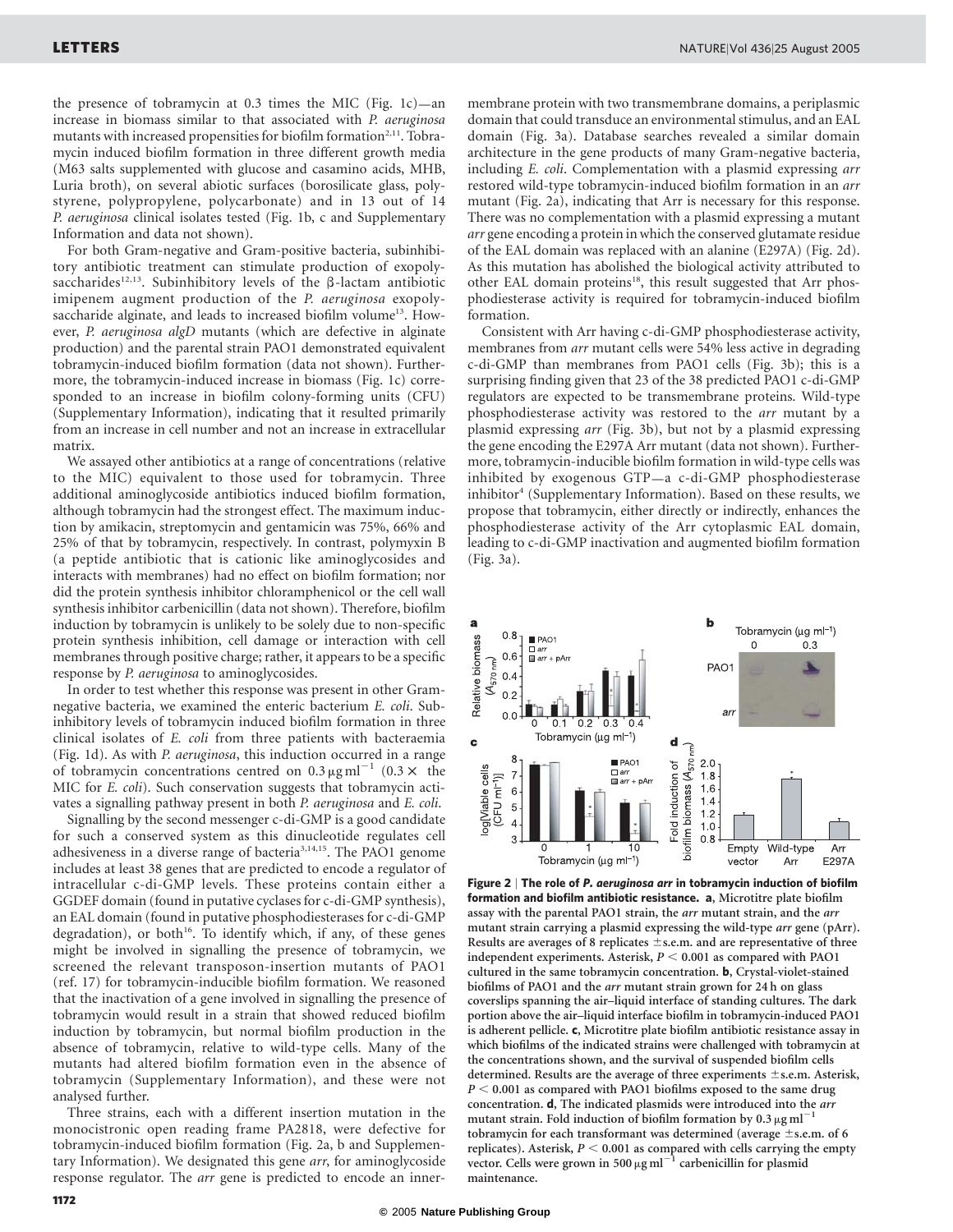Although Arr promotes biofilm formation, expression of EALtype regulators in other organisms has been linked to a reduction in biofilm formation<sup>15</sup>; this is in apparent contradiction with our model (Fig. 3a). However, inactivation of putative c-di-GMP regulatory proteins (with either GGDEF, EAL, or both domains) had remarkably varied effects on basal levels of biofilm formation in PAO1 (Supplementary Information). This indicates a complex relationship between biofilm formation and the expression of individual regulators, which could involve the localized regulation of discrete cytoplasmic c-di-GMP pools. The Caulobacter crescentus GGDEF-type regulator PleD (ref. 14) and the P. aeruginosa GGDEF/EAL-type regulator FimX are both localized to one cell pole<sup>3,14,19</sup>. Similarly, the Arr periplasmic domain could mediate the formation of localized protein complexes.

Multiple cell surface appendages mediate bacterial aggregation and facilitate biofilm formation. Flagella and pili are involved in biofilm formation<sup>11,20</sup> and are regulatory targets of c-di-GMP (refs 14, 19). It was possible that tobramycin and Arr were regulating biofilm formation by altering these surface appendages. Indeed, subinhibitory tobramycin concentrations inhibited PAO1 flagellar motility in a dose-dependent manner, and inhibition was reduced in an arr mutant (Supplementary Information). Nevertheless, tobramycin did not affect type IV pili-mediated twitching motility, and PAO1 fliC mutants (lacking flagella) and pilA mutants (lacking type IV pili) showed tobramycin-induced biofilm formation that was equivalent





aminoglycosides. a, A model for aminoglycoside effects on P. aeruginosa. Aminoglycoside antibiotics such as tobramycin (indicated by the threeringed structure) could act as first messengers that trigger changes mediated either by binding directly to proteins such as Arr or indirectly through intermediary molecules—in the level of the second messenger c-di-GMP. The proposed domain organization of Arr is indicated, including the location of the carboxy-terminal EAL domain. b, Effect on c-di-GMP concentration of washed cell membranes containing 0.4 mg of protein from either the PAO1 strain, the arr mutant strain, or the arr mutant strain with a plasmid expressing the wild-type *arr* gene after incubation with  $10 \mu$ M c-di-GMP. Results are averages of at least 3 replicates  $\pm$ s.d., and are representative of four separate experiments. Asterisk,  $P < 0.001$  as compared with PAO1.

to wild-type levels (data not shown). The arr mutant was also motile in assays for twitching (data not shown) and flagellar swimming (Supplementary Information), and polymyxin B inhibited flagellar swimming (Supplementary Information) without any effect on biofilm formation (data not shown). Therefore, it is unlikely that tobramycin or Arr affect biofilm formation simply via these surface appendages.

Because biofilms are associated with increased antibiotic resistance<sup>1,2</sup>, we tested whether Arr had a role in biofilm-mediated antibiotic resistance as well as biofilm formation. In a peg biofilm assay that was recently proposed for clinical use<sup>21</sup>, biofilms of arr-mutant cells were approximately 100-fold more susceptible to tobramycin killing than PAO1 biofilms, and the wild-type phenotype was restored by expressing arr from a plasmid (Fig. 2c). Decreased biofilm tobramycin-resistance of the arr mutant was also observed in a standard biofilm crystal violet staining assay (data not shown), and by measuring CFU in colony biofilms (Supplementary Information). In contrast, planktonic cultures of arr-mutant cells exhibited the same killing by tobramycin as cultures of wild-type cells (MIC of  $1 \mu\text{g}\text{ml}^{-1}$ ). This indicates that arr, like ndvB (ref. 1), is a genetic determinant of biofilm-mediated antibiotic resistance in P. aeruginosa. The contribution of Arr to biofilm tobramycin-resistance could be clinically relevant, as improvement of lung function in CF patients treated with tobramycin in aerosol form correlates with an approximate 100-fold reduction in P. aeruginosa CFU (ref. 10); this is equivalent to the difference in killing between wild-type and arr-mutant biofilms treated with tobramycin (Fig. 2c).

Another P. aeruginosa EAL-type regulator, PvrR, plays a role in the formation of small colony variants (SCVs) that are hyperadherent and antibiotic resistant<sup>22</sup>. Mutation of  $pvrR$  increased the frequency of appearance of SCVs growing in the presence of high concentrations of the aminoglycoside kanamycin<sup>22</sup>. This raised the possibility that mutation of arr altered the frequency of such variants with a consequent change in tobramycin-induced biofilm formation. To test this, we isolated and examined resuspended cells from PAO1 and arr-mutant biofilms grown with and without subinhibitory tobramycin. The frequency of SCVs was equivalent in each of the four cell populations (data not shown). In addition, we tested these resuspended cells for their ability to form new biofilms in the absence of antibiotic, and for their tobramycin susceptibilities in both static and shaken planktonic cultures. None of these characteristics were altered, either by mutation of arr or by subinhibitory tobramycin treatment (Supplementary Information). Therefore, subinhibitory tobramycin does not enrich for relatively resistant or adherent genetic variants, and the arr mutant phenotype is not due to the altered frequency of such variants.

Taken together, our results suggest that inhibiting the activity of EAL-type regulators such as Arr might be of therapeutic benefit early in P. aeruginosa chronic infections: particularly airway infections in which the aerosol form of tobramycin is widely used. It might also be beneficial in acute disease, as the mutation of pvrR decreased P. aeruginosa virulence in burned mice<sup>23</sup>. However, clinical strain variability could complicate such therapeutic manipulation of c-di-GMP metabolism. The pvrR locus of strain PA14 is contained on a genetic island that is absent in strain PAO1 (ref. 23). Similarly, a genomic microarray analysis suggested that arr was absent or divergent in some P. aeruginosa isolates<sup>24</sup>. This variability notwithstanding, 13 of the 14 CF isolates we tested demonstrated tobramycin-induced biofilm formation, while the one remaining isolate appeared to lack arr by polymerase chain reaction (PCR) analysis (data not shown). Therefore, the relevant characteristic conserved among these strains and with E. coli (Fig. 1c, d) is antibiotic induction of biofilm formation, probably through c-di-GMP as a second messenger. This biofilm response could contribute to differences in therapeutic outcome upon antibiotic treatment, such as in CF where not all patients respond positively to tobramycin aerosols $^{10}$ , and the ability to manipulate c-di-GMP metabolism may have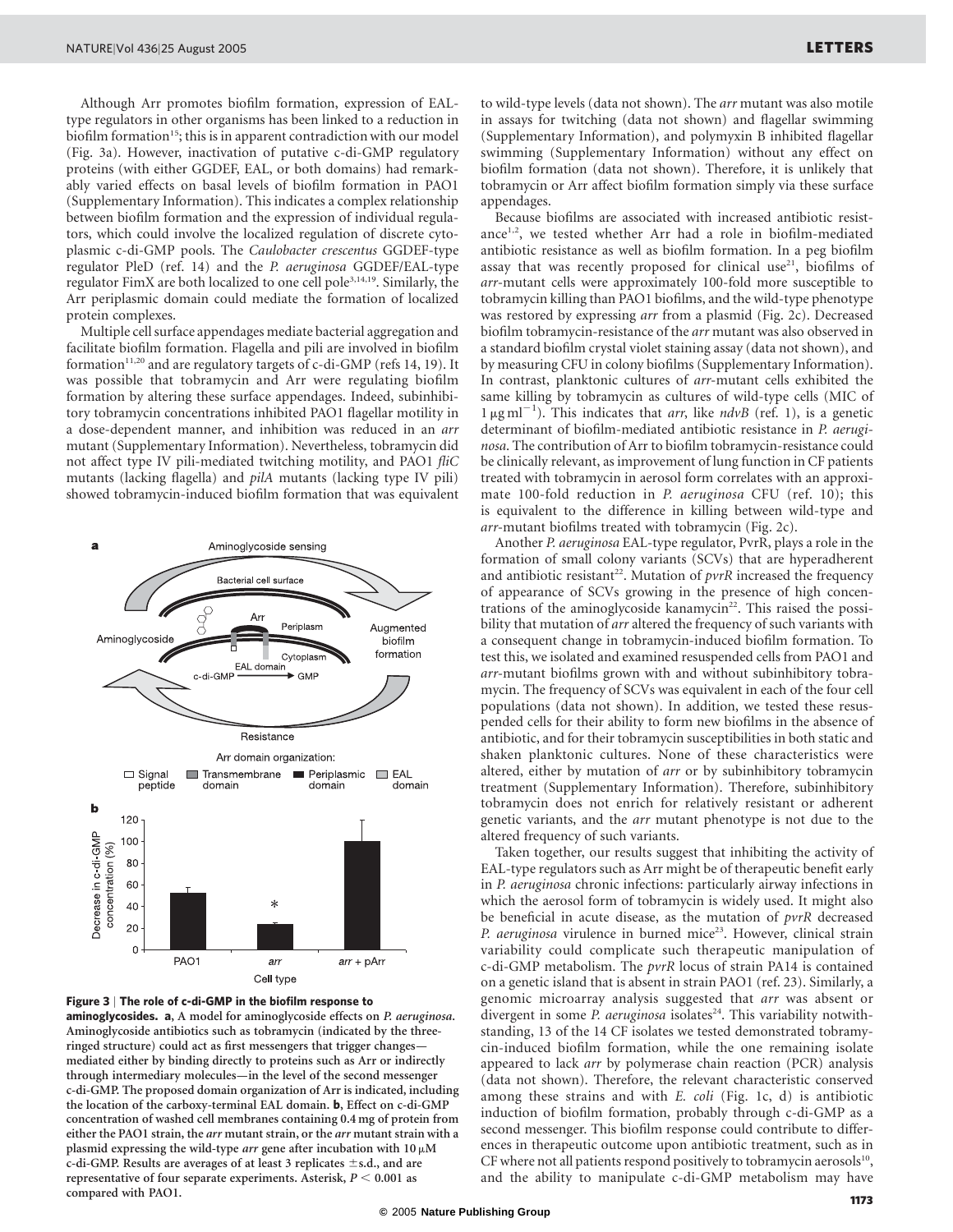therapeutic value by increasing bacterial susceptibility to standard therapy.

There is growing evidence that bacteria respond specifically and defensively to subinhibitory antibiotic concentrations<sup>5,25</sup>. The evidence presented here indicates that Gram-negative bacteria can respond to aminoglycosides by forming antibiotic-resistant biofilms—perhaps only one of many strategies used to counter antibiotic production by Gram-positive soil bacteria such as the Streptomycetes. In P. aeruginosa, this biofilm response requires Arr—a regulator that alters c-di-GMP levels (Fig. 3a). Both in soil and within animals, c-di-GMP regulation could contribute to the diversity of possible outcomes for bacterial communities challenged with antibiotics.

## **METHODS**

Bacterial strains, chemicals and media. The PAO1 strain was obtained from B. Iglewski through C. Manoil, and the transposon-insertion mutants from M. Jacobs<sup>17</sup>. E. coli isolates were from patients with bacteraemia at the Massachusetts General Hospital (archived by S. Miller), and P. aeruginosa longitudinal clinical isolates were from young CF patients less than 8 yr old (provided by J. Burns<sup>26</sup>). PAO1 mutants containing a transposon TN5-derived insertion element<sup>17</sup> in the gene PA2818 that were analysed in detail included the 50022 (PA2818::ISphoA/hah-Tc), 17026 (PA2818::ISlacZ/hah-Tc) and 5339 (PA2818::ISlacZ/hah-Tc) mutants; these mutants are described more fully at http://www.genome.washington.edu/UWGC/pseudomonas/index.cfm. Mutants in other genes are described in the Supplementary Methods. All data shown for mutants in the PA2818 gene are for PAO1 mutant 50022; results were confirmed with PAO1 mutants 17026 and 5339. Bacteria were grown at 37  $\mathrm{^{\circ}C}$  in MHB (Difco) unless otherwise indicated. Polymyxin B was purchased from Amersham Life Sciences. GTP, as well as tobramycin sulphate and all other antibiotics, were obtained from Sigma. Unlabelled and 18O-labelled c-di-GMP was synthesized, purified and characterized as described<sup>27</sup>.

Phenotypic assays. P. aeruginosa PAO1 was inoculated in duplicate onto Mueller-Hinton agar (MHA) with 0.3% agar (to characterize swimming motility) or beneath MHA with 1.5% agar (to characterize twitching motility), each with and without antibiotics, and then incubated at  $37^{\circ}$ C for 12h, essentially as described<sup>20</sup>. For use as an inoculum for MIC determination (by broth microdilution), killing assays, growth curves and biofilm assays, overnight cultures of bacteria grown in MHB were diluted approximately 1:100 with MHB (to a density of  $10^7$  CFU ml<sup>-1</sup>). Antibiotics were added to this inoculum as indicated. Cell number was determined by measuring CFU (by plating serial dilutions of cultures onto LB agar) or by measuring the absorbance at 600 nm  $(A_{600 \text{ nm}})$  of suspended cells. Biofilm formation was routinely quantified by measuring either  $A_{570 \text{ nm}}$  or  $A_{595 \text{ nm}}$  (which gave equivalent results) of crystalviolet staining of adherent cells as described previously<sup>21</sup>. To assay the induction of biofilm formation, biofilms were grown for 24 h without shaking at 37 °C either in glass culture tubes, on glass cover slips, or in wells of untreated 96-well polystyrene microtitre plates (Nunc) using  $100 \mu l$  of culture per well (8) duplicates per condition per experiment). To assay biofilm antibiotic resistance and to confirm biofilm induction, biofilms were grown in microtitre plates without antibiotics as above and with a lid containing 96 polystyrene pegs (Nunc) such that a peg was inserted into each well. The pegs with adherent biofilms were removed after 24 h, washed three times in water, and placed into a new microtitre plate with fresh MHB supplemented with antibiotics. After static incubation for 24 h at  $37^{\circ}$ C, the pegs were removed, washed three times with water, inserted into a 96-well plate containing fresh MHB, centrifuged at 1,811 g for 20 min, and then sonicated at approximately 25 °C for 5 min (using a Branson 1510 water bath; Branson) to remove and disperse adherent cells for CFU determination as described<sup>21</sup>. Consistent removal of the biofilm was confirmed by crystal-violet staining of the pegs. For microtitre biofilm assays, reported values are the mean of at least three replicates (with the error calculated as s.e.m.). Student's two-tailed t-test was used to establish the significance of differences between two means. In parallel with each biofilm experiment, an MIC was determined for the planktonic cells in the culture used as the inoculum. For all of the P. aeruginosa strains derived from PAO1, and for the E. coli strains tested, the MIC of tobramycin was consistently  $1 \mu g \text{ ml}^{-1}$ , including for resuspended biofilm-grown P. aeruginosa.

Cloning of arr and complementation experiments. A PCR fragment containing the gene PA2818 (nucleotides 3,170,500–3,174,000 in the P. aeruginosa PAO1 genome) was cloned into the EcoRI and HindIII sites of pUCP18. The resulting plasmid was introduced into PAO1 and the PA2818 (arr) 50022 mutant by electroporation and selection for carbenicillin resistance using standard

methods. These transformants were found to retain the plasmid for over 36 h of growth in the absence of selection. Therefore, biofilm experiments with the strain carrying the resulting plasmid with the wild-type arr gene were performed in the absence of carbenicillin, except as indicated.

Measurement of c-di-GMP. Washed cell membranes were prepared and assayed for c-di-GMP degrading activity essentially as described<sup>28</sup>. Overnight cultures of arr mutant and wild-type PAO1 were diluted 1:100 in MHB and grown statically at 37 °C for 18 h. The cells were collected by centrifugation, the pellet resuspended in TME buffer (50 mM Tris-HCl pH 8, 0.9 mM EDTA, 10 mM  $MgCl<sub>2</sub>$ ) and the cells disrupted by sonication on ice. Unbroken cells were removed by centrifuging at 3,000 r.p.m. for 5 min. Membranes were separated from the supernatant by centrifuging at 14,000 r.p.m. for 30 min. The resulting pellets of washed membranes were resuspended in TME buffer, and protein concentration determined by a modified Lowry assay (BioRad). Aliquots of membrane corresponding to the indicated amount of protein were resuspended in  $200 \mu$ l TME buffer with  $10 \mu$ M c-di-GMP. The mixture was incubated for 10 min at 30 °C, and the reaction halted by boiling at 100 °C for 2 min. Membranes were removed by centrifugation at 14,000 r.p.m. for 30 min. The supernatant was analysed for c-di-GMP content as described in the Supplementary Methods.

## Received 23 March; accepted 9 June 2005.

- Mah, T. F. et al. A genetic basis for Pseudomonas aeruginosa biofilm antibiotic resistance. Nature 426, 306-310 (2003).
- 2. Whiteley, M. et al. Gene expression in Pseudomonas aeruginosa biofilms. Nature 413, 860-864 (2001).
- D'Argenio, D. A. & Miller, S. I. Cyclic di-GMP as a bacterial second messenger. Microbiol. 150, 2497-2502 (2004).
- Ross, P. et al. The cyclic diguanylic acid regulatory system of cellulose synthesis in Acetobacter xylinum. Chemical synthesis and biological activity of cyclic nucleotide dimer, trimer, and phosphothioate derivatives. J. Biol. Chem. 265, 18933–-18943 (1990).
- 5. Goh, E. B. et al. Transcriptional modulation of bacterial gene expression by subinhibitory concentrations of antibiotics. Proc. Natl Acad. Sci. USA 99, 17025–-17030 (2002).
- 6. Goodman, L. S. & Gilman, A. Goodman and Gilman's The Pharmacological Basis of Therapeutics (Macmillan, New York, 1985).
- Barclay, M. L. et al. Adaptive resistance to tobramycin in Pseudomonas aeruginosa lung infection in cystic fibrosis. J. Antimicrob. Chemother. 37, 1155–-1164 (1996).
- 8. Bergey, D. H. & Holt, J. G. Bergey's Manual of Systematic Bacteriology (Williams & Wilkins, Baltimore, 1984).
- Mukhopadhyay, S. et al. The quantitative distribution of nebulized antibiotic in the lung in cystic fibrosis. Respir. Med. 88, 203-211 (1994).
- 10. Ramsey, B. W. et al. Intermittent administration of inhaled tobramycin in patients with cystic fibrosis. Cystic Fibrosis Inhaled Tobramycin Study Group. N. Engl. J. Med. 340, 23-30 (1999).
- 11. Chiang, P. & Burrows, L. L. Biofilm formation by hyperpiliated mutants of Pseudomonas aeruginosa. J. Bacteriol. 185, 2374-2378 (2003).
- Rachid, S., Ohlsen, K., Witte, W., Hacker, J. & Ziebuhr, W. Effect of subinhibitory antibiotic concentrations on polysaccharide intercellular adhesin expression in biofilm-forming Staphylococcus epidermidis. Antimicrob. Agents Chemother. 44, 3357-3363 (2000).
- Bagge, N. et al. Pseudomonas aeruginosa biofilms exposed to imipenem exhibit changes in global gene expression and beta-lactamase and alginate production. Antimicrob. Agents Chemother. 48, 1175-1187 (2004).
- 14. Paul, R. et al. Cell cycle-dependent dynamic localization of a bacterial response regulator with a novel di-guanylate cyclase output domain. Genes Dev. 18, 715–-727 (2004).
- 15. Simm, R., Morr, M., Kader, A., Nimtz, M. & Romling, U. GGDEF and EAL domains inversely regulate cyclic di-GMP levels and transition from sessility to motility. Mol. Microbiol. 53, 1123–-1134 (2004).
- 16. Galperin, M. Y., Nikolskaya, A. N. & Koonin, E. V. Novel domains of the prokaryotic two-component signal transduction systems. FEMS Microbiol. Lett. 203, 11-21 (2001).
- 17. Jacobs, M. A. et al. Comprehensive transposon mutant library of Pseudomonas aeruginosa. Proc. Natl Acad. Sci. USA 100, 14339–-14344 (2003).
- 18. Bobrov, A. G., Kirillina, O. & Perry, R. D. The phosphodiesterase activity of the HmsP EAL domain is required for negative regulation of biofilm formation in Yersinia pestis. FEMS Microbiol. Lett. 247, 123-130 (2005).
- 19. Huang, B., Whitchurch, C. B. & Mattick, J. S. FimX, a multidomain protein connecting environmental signals to twitching motility in Pseudomonas aeruginosa. J. Bacteriol. 185, 7068-7076 (2003).
- 20. O'Toole, G. A. & Kolter, R. Flagellar and twitching motility are necessary for Pseudomonas aeruginosa biofilm development. Mol. Microbiol. 30, 295-304 (1998).
- 21. Moskowitz, S. M., Foster, J. M., Emerson, J. & Burns, J. L. Clinically feasible biofilm susceptibility assay for isolates of Pseudomonas aeruginosa from patients with cystic fibrosis. J. Clin. Microbiol. 42, 1915-1922 (2004).
- 22. Drenkard, E. & Ausubel, F. M. Pseudomonas biofilm formation and antibiotic